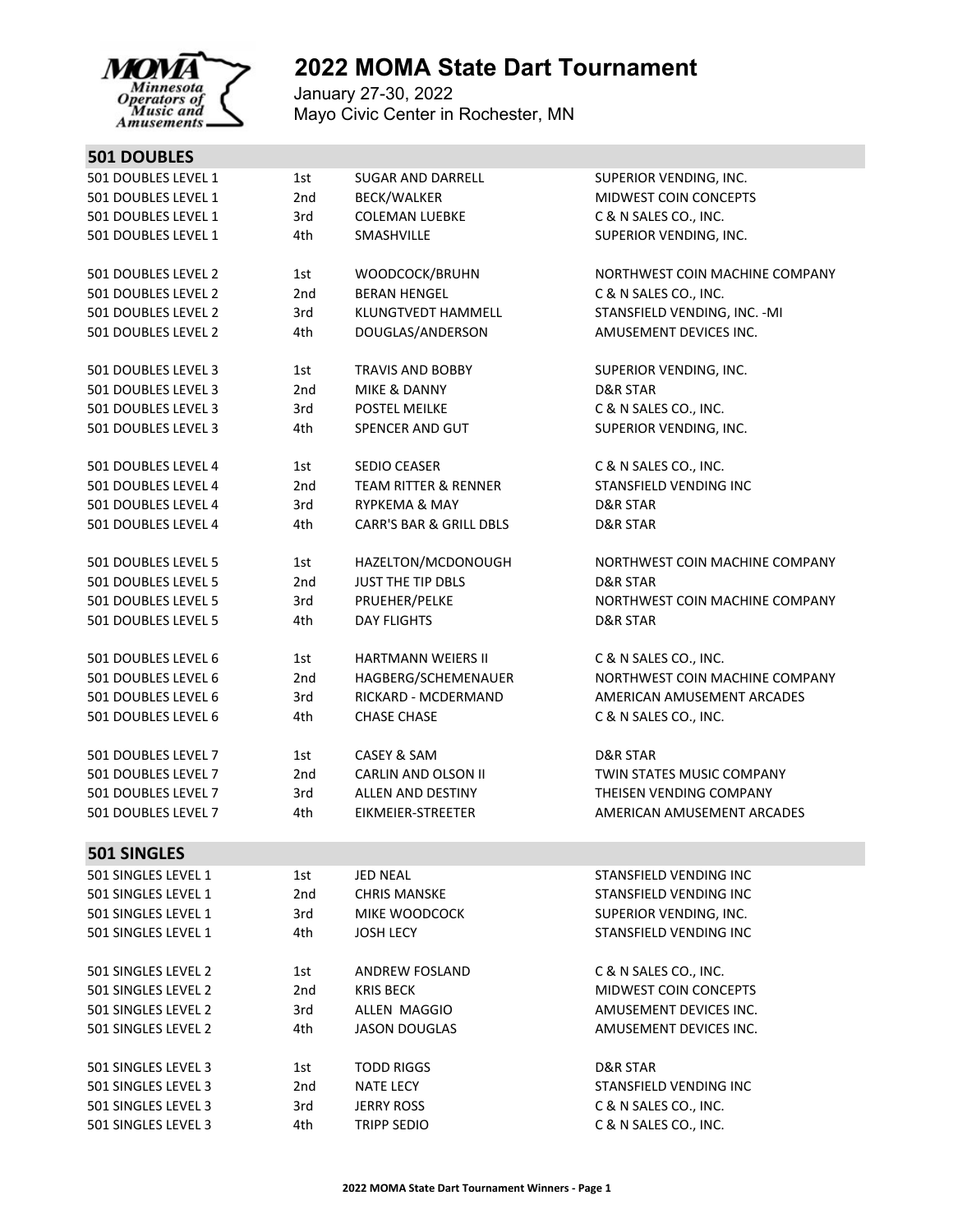| 501 SINGLES LEVEL 4                                | 1st | DARIN VAN HANDEL                                          | AMUSEMENT DEVICES INC.         |
|----------------------------------------------------|-----|-----------------------------------------------------------|--------------------------------|
| 501 SINGLES LEVEL 4                                | 2nd | <b>BRYAN HANSON</b>                                       | STANSFIELD VENDING INC         |
| 501 SINGLES LEVEL 4                                | 3rd | <b>BRYAN PRITZL</b>                                       | SUPERIOR VENDING, INC.         |
| 501 SINGLES LEVEL 4                                | 4th | <b>ZACHARY KING</b>                                       | STANSFIELD VENDING INC         |
|                                                    |     |                                                           |                                |
| 501 SINGLES LEVEL 5                                | 1st | <b>TYLER THIES</b>                                        | SUPERIOR VENDING, INC.         |
| 501 SINGLES LEVEL 5                                | 2nd | <b>JASON HEMISH</b>                                       |                                |
|                                                    |     |                                                           | C & N SALES CO., INC.          |
| 501 SINGLES LEVEL 5                                | 3rd | <b>JOSH WRIGHT</b>                                        | D&R STAR                       |
| 501 SINGLES LEVEL 5                                | 4th | <b>BRIAN GRIMLEY</b>                                      | <b>D&amp;R STAR</b>            |
|                                                    |     |                                                           |                                |
| 501 SINGLES LEVEL 6                                | 1st | <b>CHRIS ANDERSON</b>                                     | MENDOTA VALLEY AMUSEMENT INC.  |
| 501 SINGLES LEVEL 6                                | 2nd | <b>CONNER HAGBERG</b>                                     | NORTHWEST COIN MACHINE COMPANY |
| 501 SINGLES LEVEL 6                                | 3rd | <b>MIKE SISTRUNK</b>                                      | C & N SALES CO., INC.          |
| 501 SINGLES LEVEL 6                                | 4th | <b>DENNIS MCGOWAN</b>                                     | AMERICAN AMUSEMENT ARCADES     |
|                                                    |     |                                                           |                                |
| 501 SINGLES LEVEL 7                                | 1st | <b>JORDAN CHASE</b>                                       | C & N SALES CO., INC.          |
| 501 SINGLES LEVEL 7                                | 2nd | <b>COLE POWELL</b>                                        | MUSIVEND, INC.                 |
| 501 SINGLES LEVEL 7                                | 3rd | <b>JUSTIN SALO</b>                                        | MENDOTA VALLEY AMUSEMENT INC.  |
| 501 SINGLES LEVEL 7                                | 4th | <b>GEORGE CEASER</b>                                      | C & N SALES CO., INC.          |
|                                                    |     |                                                           |                                |
| 501 SINGLES LEVEL 8                                | 1st | <b>AARON RICKARD</b>                                      | AMERICAN AMUSEMENT ARCADES     |
| 501 SINGLES LEVEL 8                                | 2nd | <b>BILL EIKMEIER</b>                                      | AMERICAN AMUSEMENT ARCADES     |
| 501 SINGLES LEVEL 8                                | 3rd | <b>CASEY SATHER</b>                                       | D&R STAR                       |
|                                                    |     |                                                           | NORTHWEST COIN MACHINE COMPANY |
| 501 SINGLES LEVEL 8                                | 4th | RANDY SCHEMENAUER                                         |                                |
|                                                    |     |                                                           |                                |
| <b>501 TEAM</b>                                    |     |                                                           |                                |
| 501 TEAM LEVEL 1 FINALS                            | 1st | THE COKE TEAM                                             | SUPERIOR VENDING, INC.         |
| 501 TEAM LEVEL 1 FINALS                            | 2nd | <b>TEAM BUD</b>                                           | MIDWEST COIN CONCEPTS          |
| 501 TEAM LEVEL 1 FINALS                            | 3rd | <b>BULLPEN DAHL</b>                                       | STANSFIELD VENDING INC         |
| 501 TEAM LEVEL 1 FINALS                            | 4th | WILDCAT SALOON ELECTRIC AMISH                             | STANSFIELD VENDING INC         |
|                                                    |     |                                                           |                                |
|                                                    |     |                                                           |                                |
| 501 TEAM LEVEL 2 FINALS                            | 1st | JIM JACK JOHNNY AND JOSE                                  | SUPERIOR VENDING, INC.         |
| 501 TEAM LEVEL 2 FINALS                            | 2nd | <b>TIPSY TAVERN</b>                                       | SUPERIOR VENDING, INC.         |
| 501 TEAM LEVEL 2 FINALS                            | 3rd | 2ND SHOT 501                                              | STANSFIELD VENDING INC         |
| 501 TEAM LEVEL 2 FINALS                            | 4th | <b>BULLSEYE BRIGADE</b>                                   | AMUSEMENT DEVICES INC.         |
|                                                    |     |                                                           |                                |
| 501 TEAM LEVEL 2 FINALS                            |     | 5th - 6th DONKEY PUNCHERS                                 | C & N SALES CO., INC.          |
| 501 TEAM LEVEL 2 FINALS                            |     | 5th - 6th Spot Bar Goodfellas                             | STANSFIELD VENDING INC         |
|                                                    |     |                                                           |                                |
| 501 TEAM LEVEL 3 FINALS                            | 1st | <b>BOXER</b>                                              | D&R STAR                       |
| 501 TEAM LEVEL 3 FINALS                            | 2nd | <b>NUMBER MUNCHERS</b>                                    | AMERICAN AMUSEMENT ARCADES     |
| 501 TEAM LEVEL 3 FINALS                            | 3rd | CONSISTENTLY INCONSISTANT                                 | D&R STAR                       |
| 501 TEAM LEVEL 3 FINALS                            | 4th | <b>JUST THE TIP</b>                                       | <b>D&amp;R STAR</b>            |
| 501 TEAM LEVEL 3 FINALS                            |     | 5th - 6th BOOZE HOUNDS                                    | SCHWARTZ MUSIC & GAMES, LLC    |
| 501 TEAM LEVEL 3 FINALS                            |     | 5th - 6th NOT AT THE TABLE CARLOS                         | SUPERIOR VENDING, INC.         |
|                                                    |     |                                                           |                                |
| 501 TEAM LEVEL 4 FINALS                            | 1st | SHIMMY'S                                                  | SUPERIOR VENDING, INC.         |
| 501 TEAM LEVEL 4 FINALS                            | 2nd | TY AND THE HELLKATS                                       | STANSFIELD VENDING INC         |
| 501 TEAM LEVEL 4 FINALS                            | 3rd | <b>BULLS DEEP</b>                                         | STANSFIELD VENDING INC         |
| 501 TEAM LEVEL 4 FINALS                            | 4th | RELAX                                                     | AMUSEMENT DEVICES INC.         |
| 501 TEAM LEVEL 4 FINALS                            |     | 5th - 6th BEER BELLIES & BEER                             | MUSIVEND, INC.                 |
| 501 TEAM LEVEL 4 FINALS                            |     | 5th - 6th WE DON'T MATH                                   | C & N SALES CO., INC.          |
|                                                    |     |                                                           |                                |
| 501 TEAM LEVEL 5 FINALS                            | 1st | HIT OR MISS                                               | C & N SALES CO., INC.          |
| 501 TEAM LEVEL 5 FINALS                            | 2nd | OFF CONSTANTLY                                            |                                |
|                                                    |     |                                                           | C & N SALES CO., INC.          |
| 501 TEAM LEVEL 5 FINALS                            | 3rd | DRUNKEN DONUTS                                            | C & N SALES CO., INC.          |
| 501 TEAM LEVEL 5 FINALS                            | 4th | THROWING STONES                                           | D&R STAR                       |
| 501 TEAM LEVEL 5 FINALS<br>501 TEAM LEVEL 5 FINALS |     | 5th - 6th BANGING THE NEIGHBORS<br>5th - 6th DIVORCE CLUB | HAZELWOOD CORP.<br>D&R STAR    |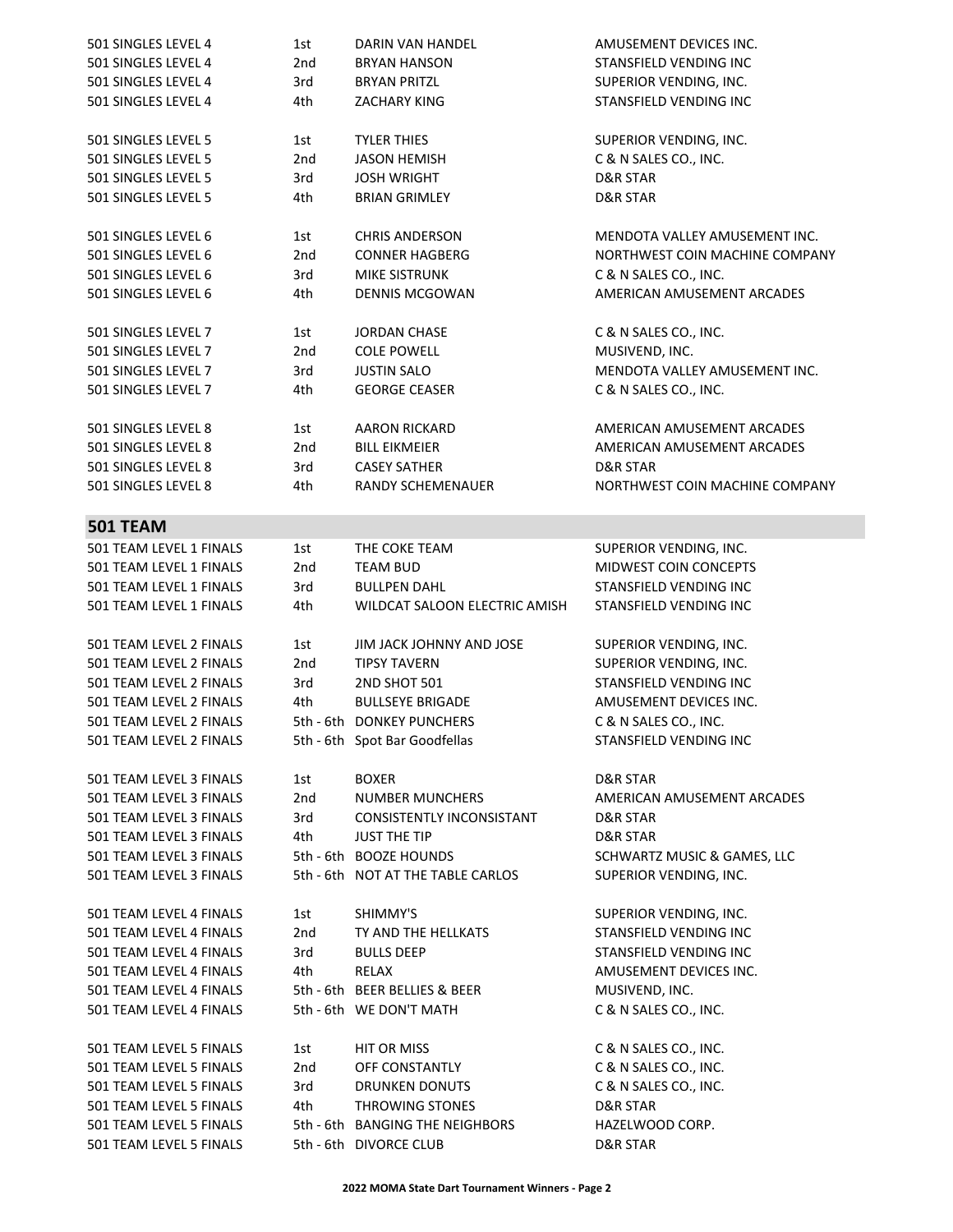| 501 TEAM LEVEL 6 FINALS        | 1st | <b>NORTH STAR</b>                 | <b>D&amp;R STAR</b>            |
|--------------------------------|-----|-----------------------------------|--------------------------------|
| 501 TEAM LEVEL 6 FINALS        | 2nd | ADRIAN/DUDLEY/LLOYD               | NORTHWEST COIN MACHINE COMPANY |
| 501 TEAM LEVEL 6 FINALS        | 3rd | <b>JACKRABBITS</b>                | SUPERIOR VENDING, INC.         |
| 501 TEAM LEVEL 6 FINALS        | 4th | <b>RUTHLESS LEES</b>              | STANSFIELD VENDING INC         |
| 501 TEAM LEVEL 6 FINALS        |     | 5th - 6th 1S ARE CLOSED           | <b>D&amp;R STAR</b>            |
| 501 TEAM LEVEL 6 FINALS        |     | 5th - 6th OOPS WRONG HOLE         | SUPERIOR VENDING, INC.         |
|                                |     |                                   |                                |
|                                |     |                                   |                                |
| 501 TEAM LEVEL 7 FINALS        | 1st | THE SHOCKERS                      | <b>D&amp;R STAR</b>            |
| 501 TEAM LEVEL 7 FINALS        | 2nd | 3 COCKS & A HEN                   | <b>D&amp;R STAR</b>            |
| 501 TEAM LEVEL 7 FINALS        | 3rd | A REASON TO DRINK                 | C & N SALES CO., INC.          |
| 501 TEAM LEVEL 7 FINALS        | 4th | <b>DOG POUND</b>                  | D&R STAR                       |
| <b>CRICKET DOUBLES</b>         |     |                                   |                                |
|                                |     |                                   |                                |
| <b>CRICKET DOUBLES LEVEL 1</b> | 1st | SUGAR AND DARRELL                 | SUPERIOR VENDING, INC.         |
| <b>CRICKET DOUBLES LEVEL 1</b> | 2nd | <b>BECK/GERVAIS</b>               | <b>MIDWEST COIN CONCEPTS</b>   |
| <b>CRICKET DOUBLES LEVEL 1</b> | 3rd | <b>WITT MILBRATH</b>              | C & N SALES CO., INC.          |
| <b>CRICKET DOUBLES LEVEL 1</b> | 4th | SMETANA/EISENHUTH                 | NORTHWEST COIN MACHINE COMPANY |
|                                |     | <b>TEAM MANSKE &amp; FLICK</b>    | STANSFIELD VENDING INC         |
| <b>CRICKET DOUBLES LEVEL 2</b> | 1st |                                   |                                |
| <b>CRICKET DOUBLES LEVEL 2</b> | 2nd | MILLER AND FILLARATH              | TWIN STATES MUSIC COMPANY      |
| <b>CRICKET DOUBLES LEVEL 2</b> | 3rd | DILLON AND BRANDON                | SUPERIOR VENDING, INC.         |
| <b>CRICKET DOUBLES LEVEL 2</b> | 4th | <b>TEAM SERUM &amp; WINTER</b>    | STANSFIELD VENDING INC         |
| <b>CRICKET DOUBLES LEVEL 3</b> | 1st | <b>BEN &amp; RYAN</b>             | <b>D&amp;R STAR</b>            |
| <b>CRICKET DOUBLES LEVEL 3</b> | 2nd | JACOBSON - SMELTZER               | <b>MIDWEST COIN CONCEPTS</b>   |
|                                |     |                                   |                                |
| <b>CRICKET DOUBLES LEVEL 3</b> | 3rd | <b>KUCHTA - ANDERSON</b>          | AMERICAN AMUSEMENT ARCADES     |
| <b>CRICKET DOUBLES LEVEL 3</b> | 4th | JIM & FRED                        | D&R STAR                       |
| <b>CRICKET DOUBLES LEVEL 4</b> | 1st | YODA DUST                         | STANSFIELD VENDING INC         |
| <b>CRICKET DOUBLES LEVEL 4</b> | 2nd | HIETPAS/KOLB                      | AMUSEMENT DEVICES INC.         |
| <b>CRICKET DOUBLES LEVEL 4</b> | 3rd | <b>TEAM STOFFREGEN &amp; COOK</b> | STANSFIELD VENDING INC         |
| <b>CRICKET DOUBLES LEVEL 4</b> | 4th | PAUL & ZACH                       | <b>D&amp;R STAR</b>            |
|                                |     |                                   |                                |
| <b>CRICKET DOUBLES LEVEL 5</b> | 1st | MIKE & DANNY                      | D&R STAR                       |
| <b>CRICKET DOUBLES LEVEL 5</b> | 2nd | <b>TEAM IVERSON &amp; GAMOKE</b>  | STANSFIELD VENDING INC         |
| <b>CRICKET DOUBLES LEVEL 5</b> | 3rd | <b>TEAM SHOTS</b>                 | D&R STAR                       |
| <b>CRICKET DOUBLES LEVEL 5</b> | 4th | <b>JUST THE TIP DBLS</b>          | D&R STAR                       |
|                                |     |                                   |                                |
| <b>CRICKET DOUBLES LEVEL 6</b> | 1st | <b>MAKING MARKS</b>               | D&R STAR                       |
| <b>CRICKET DOUBLES LEVEL 6</b> | 2nd | <b>LAMONT SATHOFF</b>             | C & N SALES CO., INC.          |
| <b>CRICKET DOUBLES LEVEL 6</b> | 3rd | TINA & DAN                        | <b>D&amp;R STAR</b>            |
| <b>CRICKET DOUBLES LEVEL 6</b> | 4th | RICKARD - MCDERMAND               | AMERICAN AMUSEMENT ARCADES     |
|                                |     |                                   |                                |
| <b>CRICKET DOUBLES LEVEL 7</b> | 1st | HAGBERG/SCHEMENAUER               | NORTHWEST COIN MACHINE COMPANY |
| <b>CRICKET DOUBLES LEVEL 7</b> | 2nd | <b>VONBERGE TEUBERT</b>           | C & N SALES CO., INC.          |
| <b>CRICKET DOUBLES LEVEL 7</b> | 3rd | MULROY/VANDENHEUVEL               | AMUSEMENT DEVICES INC.         |
| <b>CRICKET DOUBLES LEVEL 7</b> | 4th | <b>MYKNEEGROWS</b>                | D&R STAR                       |
|                                |     |                                   |                                |
| <b>CRICKET DOUBLES LEVEL 8</b> | 1st | <b>HEATHER &amp; RANDY</b>        | D&R STAR                       |
| <b>CRICKET DOUBLES LEVEL 8</b> | 2nd | <b>OHARA - HAUER II</b>           | AMERICAN AMUSEMENT ARCADES     |
| <b>CRICKET DOUBLES LEVEL 8</b> | 3rd | DARTVADERS                        | D&R STAR                       |
| <b>CRICKET DOUBLES LEVEL 8</b> | 4th | ALLEN AND SAMANTHA                | THEISEN VENDING COMPANY        |
|                                |     |                                   |                                |
| <b>CRICKET SINGLES</b>         |     |                                   |                                |
| <b>CRICKET SINGLES LEVEL 1</b> | 1st | <b>JOSH LECY</b>                  | STANSFIELD VENDING INC         |
| <b>CRICKET SINGLES LEVEL 1</b> | 2nd | RYAN GERVAIS                      | MIDWEST COIN CONCEPTS          |
| <b>CRICKET SINGLES LEVEL 1</b> | 3rd | <b>TOM NAATZ</b>                  | SUPERIOR VENDING, INC.         |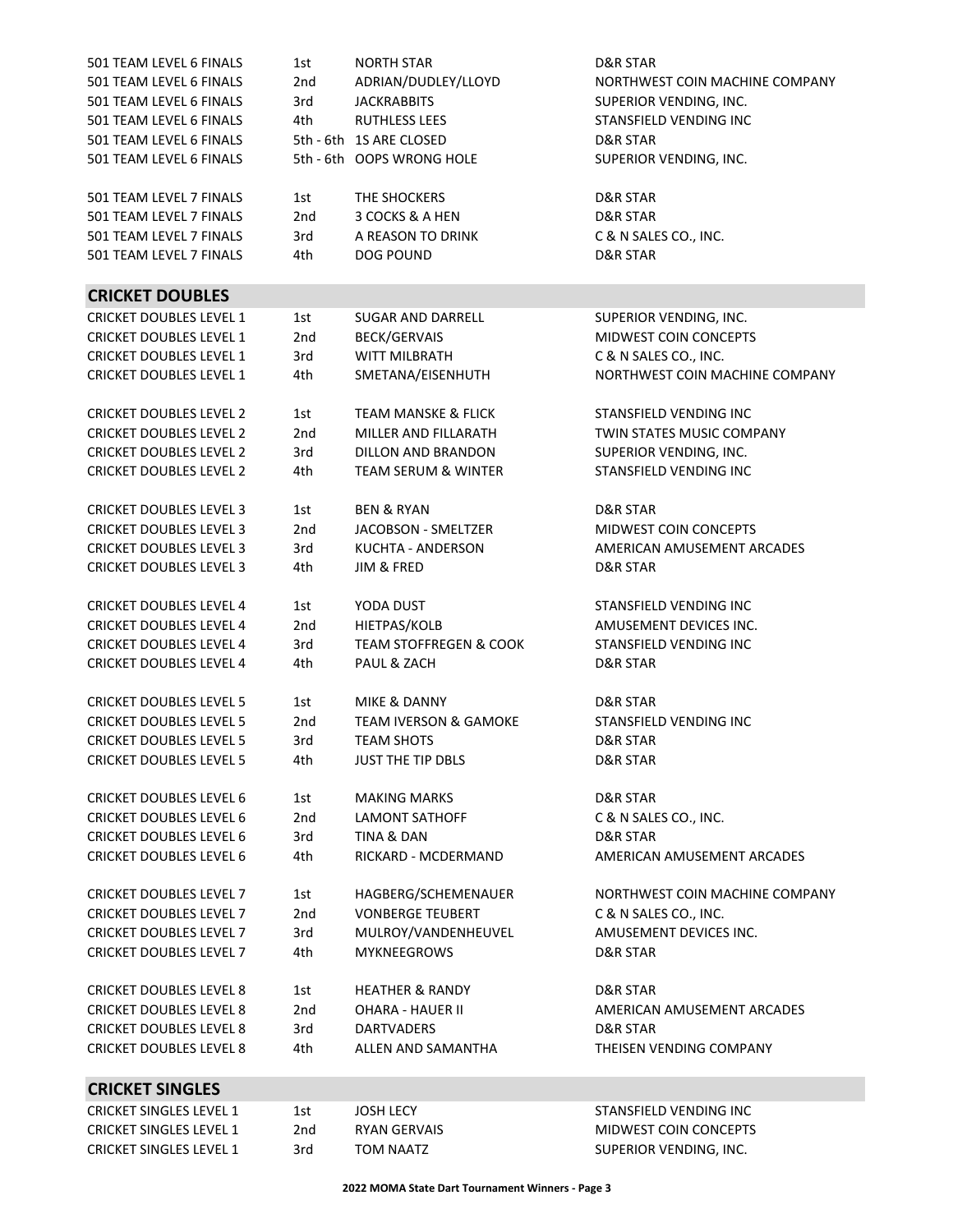| <b>CRICKET SINGLES LEVEL 1</b>     | 4th              | <b>TODD BERAN</b>                  | C & N SALES CO., INC.          |
|------------------------------------|------------------|------------------------------------|--------------------------------|
| <b>CRICKET SINGLES LEVEL 2</b>     | 1st              | <b>BRANDON WOODCOCK</b>            | NORTHWEST COIN MACHINE COMPANY |
| <b>CRICKET SINGLES LEVEL 2</b>     | 2nd              | <b>JOSH LUETHE</b>                 | STANSFIELD VENDING INC         |
| <b>CRICKET SINGLES LEVEL 2</b>     | 3rd              | <b>KEVIN REED</b>                  | TWIN STATES MUSIC COMPANY      |
| <b>CRICKET SINGLES LEVEL 2</b>     | 4th              | <b>TONY MIELKE</b>                 | C & N SALES CO., INC.          |
| <b>CRICKET SINGLES LEVEL 2</b>     |                  | 5th - 6th AL BUSSE                 | D&R STAR                       |
| <b>CRICKET SINGLES LEVEL 2</b>     |                  | 5th - 6th MIKE KLUNGTVEDT          | STANSFIELD VENDING INC         |
|                                    |                  |                                    |                                |
| <b>CRICKET SINGLES LEVEL 3</b>     | 1st              | <b>TRIPP SEDIO</b>                 | C & N SALES CO., INC.          |
| <b>CRICKET SINGLES LEVEL 3</b>     | 2nd              | <b>TODD RIGGS</b>                  | D&R STAR                       |
| <b>CRICKET SINGLES LEVEL 3</b>     | 3rd              | <b>GARRETT BRATLAND</b>            | MUSIVEND, INC.                 |
| <b>CRICKET SINGLES LEVEL 3</b>     | 4th              | <b>TODD HALLIN</b>                 | D&R STAR                       |
|                                    |                  |                                    |                                |
| <b>CRICKET SINGLES LEVEL 4</b>     | 1st              | <b>MIKE YANTES</b>                 | D&R STAR                       |
| <b>CRICKET SINGLES LEVEL 4</b>     | 2nd              | <b>RICK IVERSON</b>                | STANSFIELD VENDING INC         |
| <b>CRICKET SINGLES LEVEL 4</b>     | 3rd              | <b>BRYAN HANSON</b>                | STANSFIELD VENDING INC         |
| <b>CRICKET SINGLES LEVEL 4</b>     | 4th              | <b>GREG RESENDEZ</b>               | SUPERIOR VENDING, INC.         |
| <b>CRICKET SINGLES LEVEL 5</b>     | 1st              | <b>DANNY DVORAK</b>                | D&R STAR                       |
| <b>CRICKET SINGLES LEVEL 5</b>     | 2nd              | <b>DUSTIN PRUEHER</b>              | NORTHWEST COIN MACHINE COMPANY |
| <b>CRICKET SINGLES LEVEL 5</b>     | 3rd              | <b>RYAN KOLB</b>                   | AMUSEMENT DEVICES INC.         |
| <b>CRICKET SINGLES LEVEL 5</b>     | 4th              | <b>ANDY WEILAND</b>                | MENDOTA VALLEY AMUSEMENT INC.  |
|                                    |                  |                                    |                                |
| <b>CRICKET SINGLES LEVEL 6</b>     | 1st              | <b>COLE POWELL</b>                 | MUSIVEND, INC.                 |
| <b>CRICKET SINGLES LEVEL 6</b>     | 2nd              | <b>JUSTIN SALO</b>                 | MENDOTA VALLEY AMUSEMENT INC.  |
| <b>CRICKET SINGLES LEVEL 6</b>     | 3rd              | PAUL SHARKEY                       | THEISEN VENDING COMPANY        |
| <b>CRICKET SINGLES LEVEL 6</b>     | 4th              | <b>TODGEO MEINERT</b>              | C & N SALES CO., INC.          |
|                                    |                  |                                    |                                |
| <b>CRICKET SINGLES LEVEL 7</b>     | 1st              | <b>MATT VANDEN HEUVEL</b>          | AMUSEMENT DEVICES INC.         |
| <b>CRICKET SINGLES LEVEL 7</b>     | 2nd              | <b>GREG MAY</b>                    | D&R STAR                       |
| <b>CRICKET SINGLES LEVEL 7</b>     | 3rd              | <b>BRIAN KAPHING</b>               | MENDOTA VALLEY AMUSEMENT INC.  |
| <b>CRICKET SINGLES LEVEL 7</b>     | 4th              | <b>ALEX CARDA</b>                  | D&R STAR                       |
| <b>CRICKET TEAM</b>                |                  |                                    |                                |
| <b>CRICKET TEAM LEVEL 1 FINALS</b> | 1st              | AMATURES                           | D&R STAR                       |
| <b>CRICKET TEAM LEVEL 1 FINALS</b> | 2nd              | ABCD DRAW                          | THEISEN VENDING COMPANY        |
| <b>CRICKET TEAM LEVEL 1 FINALS</b> | 3rd              | THE BAKERY                         | D&R STAR                       |
| <b>CRICKET TEAM LEVEL 1 FINALS</b> | 4th              | <b>BULLPEN DAHL CKT</b>            | STANSFIELD VENDING INC         |
|                                    |                  |                                    |                                |
| <b>CRICKET TEAM LEVEL 2 FINALS</b> | 1st              | SOMMERFELDT TILE                   | D&R STAR                       |
| <b>CRICKET TEAM LEVEL 2 FINALS</b> | 2nd              | <b>REC HALL WRECKERS</b>           | STANSFIELD VENDING INC         |
| <b>CRICKET TEAM LEVEL 2 FINALS</b> | 3rd              | NOT AT THE TABLE CARLOS            | SUPERIOR VENDING, INC.         |
| <b>CRICKET TEAM LEVEL 2 FINALS</b> | 4th              | ONE LAST RIDE                      | D&R STAR                       |
| <b>CRICKET TEAM LEVEL 2 FINALS</b> |                  | 5th - 6th JIM JACK JOHNNY AND JOSE | SUPERIOR VENDING, INC.         |
| CRICKET TEAM LEVEL 2 FINALS        |                  | 5th - 6th WE DON'T MATH            | C & N SALES CO., INC.          |
| <b>CRICKET TEAM LEVEL 3 FINALS</b> | 1st              | <b>BULLPEN SOTO</b>                | STANSFIELD VENDING INC         |
|                                    |                  |                                    |                                |
| <b>CRICKET TEAM LEVEL 3 FINALS</b> | 2nd              | TEAM KLUNGTVEDT & HAMMELL          | STANSFIELD VENDING INC         |
| <b>CRICKET TEAM LEVEL 3 FINALS</b> | 3rd              | <b>NUMBER MUNCHERS</b>             | AMERICAN AMUSEMENT ARCADES     |
| <b>CRICKET TEAM LEVEL 3 FINALS</b> | 4th              | HIT OR MISS II                     | C & N SALES CO., INC.          |
| <b>CRICKET TEAM LEVEL 3 FINALS</b> | 5th - 6th BOXERS |                                    | D&R STAR                       |
| <b>CRICKET TEAM LEVEL 3 FINALS</b> |                  | 5th - 6th LET EM FLY               | MG LEAGUES                     |
| <b>CRICKET TEAM LEVEL 4 FINALS</b> | 1st              | <b>HUCKLEBERRY'S SALOON</b>        | NORTHWEST COIN MACHINE COMPANY |
| <b>CRICKET TEAM LEVEL 4 FINALS</b> | 2nd              | <b>ZERO PHUCKS</b>                 | C & N SALES CO., INC.          |
| CRICKET TEAM LEVEL 4 FINALS        | 3rd              | <b>DRUNKEN DONUTS</b>              | C & N SALES CO., INC.          |
| <b>CRICKET TEAM LEVEL 4 FINALS</b> | 4th              | <b>RIVER RATS</b>                  | D&R STAR                       |
|                                    |                  |                                    |                                |